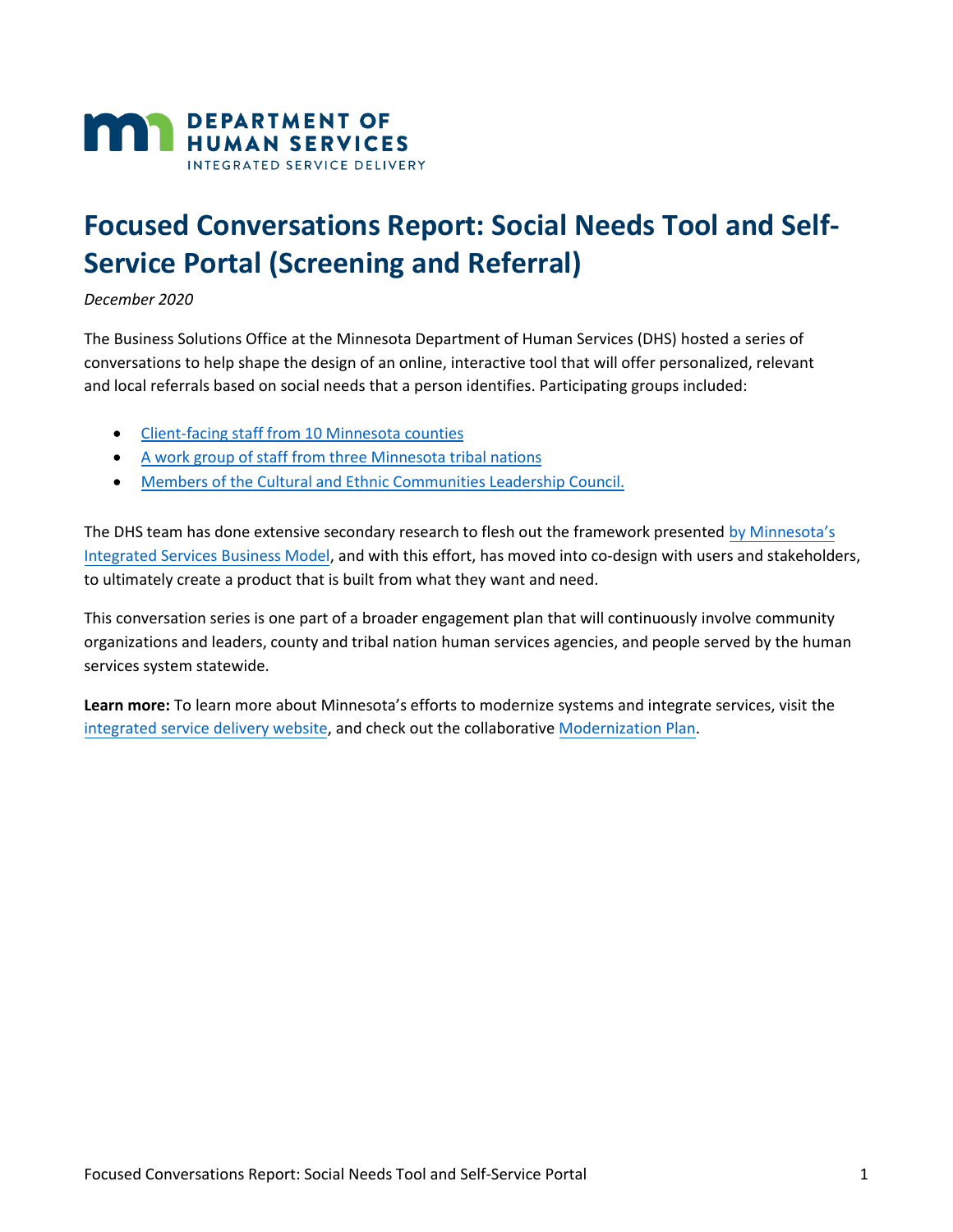# <span id="page-1-0"></span>**County Staff Focused Conversations**

# **Purpose**

- Share concepts and initial prototypes for county staff input and reaction related to a statewide digital Screening and Referral process and tools.
- Results will be used by the team to inform design of tools, processes and eventual IT requirements.

# **Topics**

- **Overall concept** of a self-service digital experience to help people navigate human services resources based on their unmet needs.
- Accessible **website/landing page** where tools and information will be hosted in multiple languages, with help functionality.
- **Online account** functionality and associated trust, security and privacy issues.
- Unmet needs **questionnaire** and resulting **resource information**, communication options and connections to local resources and processes.

# **Key findings**

Overall and website design:

- Participants saw value for end users having a single place to find information on the variety of programs/services offered by the human services system.
- Participants stressed that tools must be designed around the principle of plain language, clean and accessible design, and the importance of translation to multiple languages.
- Participants shared information about current operations, particularly in relation to referrals to community organizations and the way emergencies and urgent outreach are handled. These are important inputs to creating warmer handoffs for people and directing them to the right resources.

Social needs tool:

- Participants suggested that a screening tool is able to quickly identify a person's needs and point them to relevant information aligns with current efforts underway with redesign of intake processes.
- Participants validated the length of the draft screening questionnaire, and the simplicity of the questions. They offered guidance on more sensitive wording for a few questions (and there was consensus across multiple sessions on which questions were likely to need rewording).

#### Online account:

- Participants would like to see an online account with robust functionality that includes uploading documents, communication with clients, and appointment scheduling.
- Participants urged that an online account be easy to create, manage, and access. They highlighted specific communication needs and challenges that are important for success.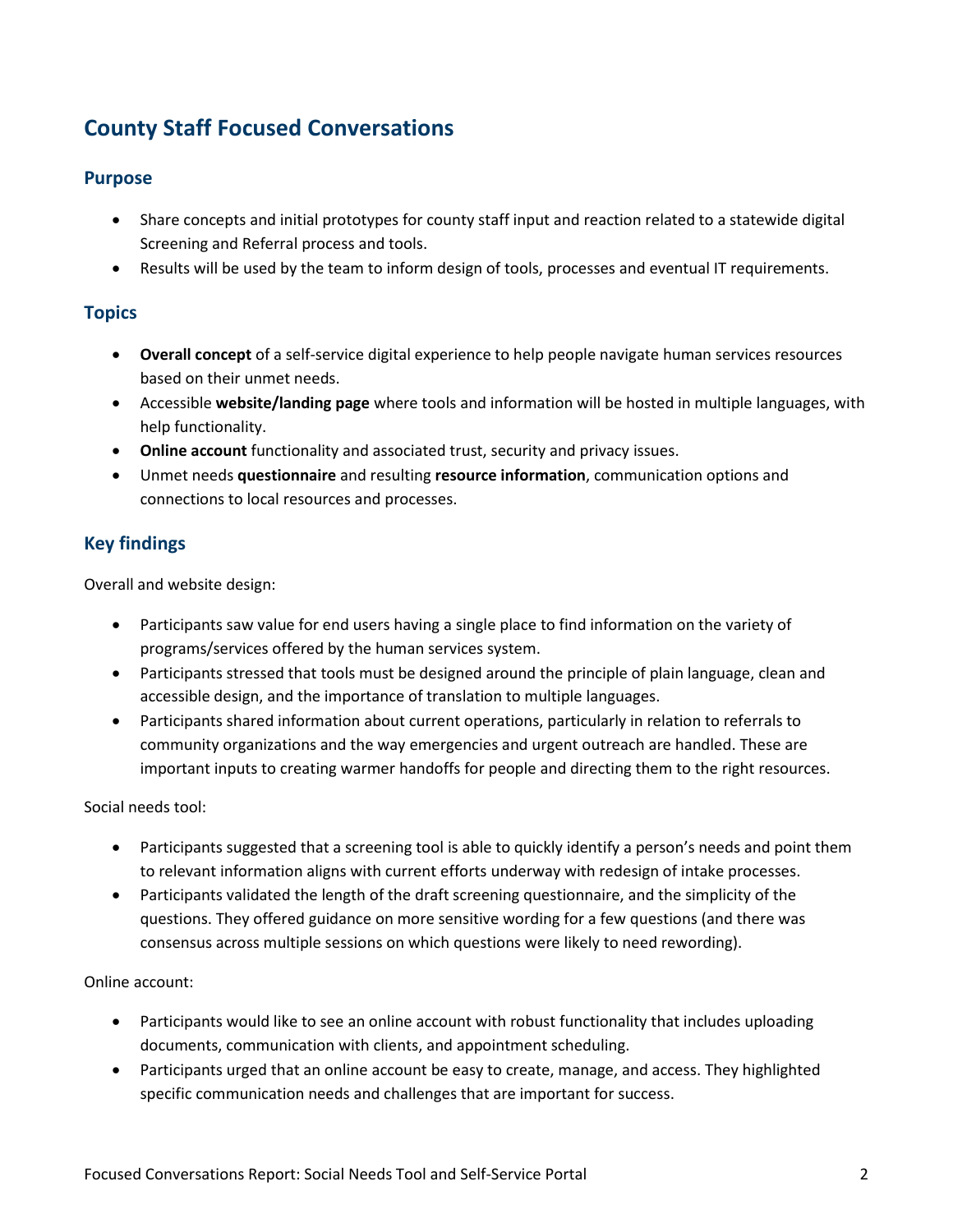Participants shared many thoughts around what personal information should be shared and when it's appropriate to request.

## **Format and Process**

- Rapid process; 6 sessions from 10/21/20-11/6/20.
- 3-5 county staff per session, from across different counties and program areas.
- 1.5 hour sessions, via Webex online video conference.
- Human-centered design approach and methods (co-creation, group interview/listening, prototyping, harvesting, iterating).

#### **Participants**

An overview of the project and proposed engagement process was presented to the Minnesota Association of County Social Service Administrators (MACSSA), along with a request for members to share the opportunity to volunteer with their staff if they'd like their county to participate in this phase of the project.



| County          | <b>Number of Staff</b>                                      | <b>Metro or Greater MN</b> |
|-----------------|-------------------------------------------------------------|----------------------------|
| <b>Beltrami</b> | 1 (director)                                                | <b>Greater MN</b>          |
| Carlton         | 4 (2 supervisors; 1 team leader; 1 client-<br>facing staff) | <b>Greater MN</b>          |
| Crow Wing       | 7 (client-facing staff)                                     | <b>Greater MN</b>          |
| Dakota          | 2 (supervisor)                                              | Metro                      |
| Goodhue         | 8 (client-facing staff)                                     | <b>Greater MN</b>          |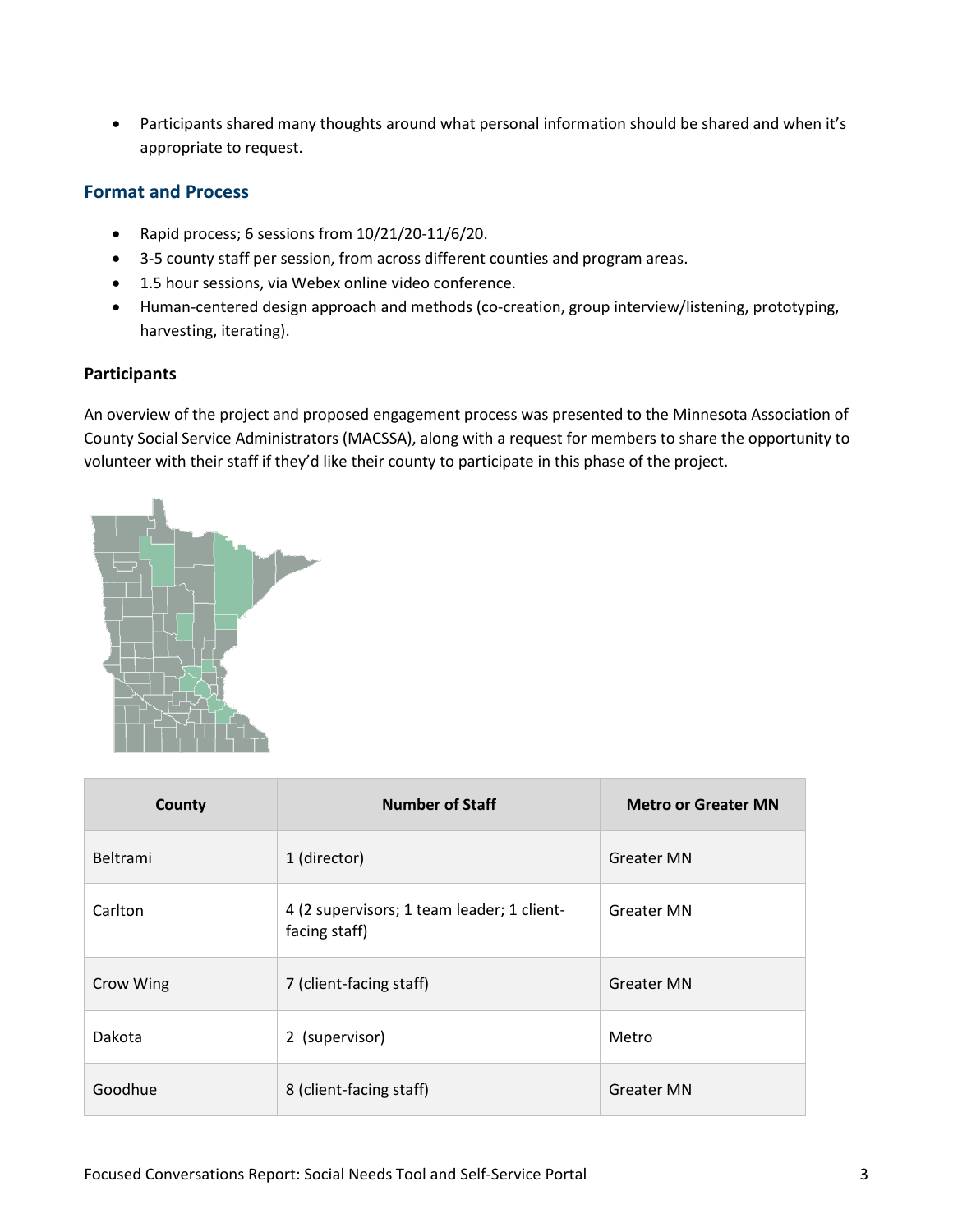| County    | <b>Number of Staff</b>                | <b>Metro or Greater MN</b> |
|-----------|---------------------------------------|----------------------------|
| Hennepin  | 1 (manager)                           | Metro                      |
| Isanti    | 1 (client-facing staff)               | <b>Greater MN</b>          |
| Sherburne | 5 (1 director, 4 client-facing staff) | <b>Greater MN</b>          |
| St. Louis | 1 (client-facing staff)               | <b>Greater MN</b>          |
| Wright    | 1 (supervisor)                        | Metro                      |

#### **Participating programs**

Financial Assistance, Economic Assistance, Adult Mental Health, Child Protection, Child Support, Waivered Services, Long-Term Care and Disabilities Services, Support Services, Social Services, and Community Health.

#### **Participating roles (generic)**

Eligibility worker, financial worker, social services worker, social worker, intake worker, child protection worker, clerical/front desk/office services worker, lead, supervisor, team lead, manager, director, and area manager.

#### **Process feedback, gaps, learnings**

#### **Feedback**

For the first session, which participants were aware was intended to serve as a pilot, a fairly extensive survey was completed after the session. For subsequent sessions, a brief survey was sent, asking:

- Did you feel like the session was a good use of your time, and did it meet your expectations? How can we improve the format, facilitation, or content of the session going forward?
- Would you be willing to participate in a future conversation? We'd love to check back in with you down the line, as we continue to develop the design.
- We will have several more conversations with county staff, and are particularly interested in connecting with people that serve clients directly (or supervise teams that serve directly). Can you recommend any colleagues that might be interested in participating?

Feedback was largely very positive. Every respondent found the sessions productive. Most noted that they liked the general format and facilitation, and felt it was a good use of their time. Many are interested in engaging again in the future or sharing with their colleagues opportunities to engage, and several suggested names of people they think would like to participate or would have a valuable perspective. They are glad to be included this early in the process.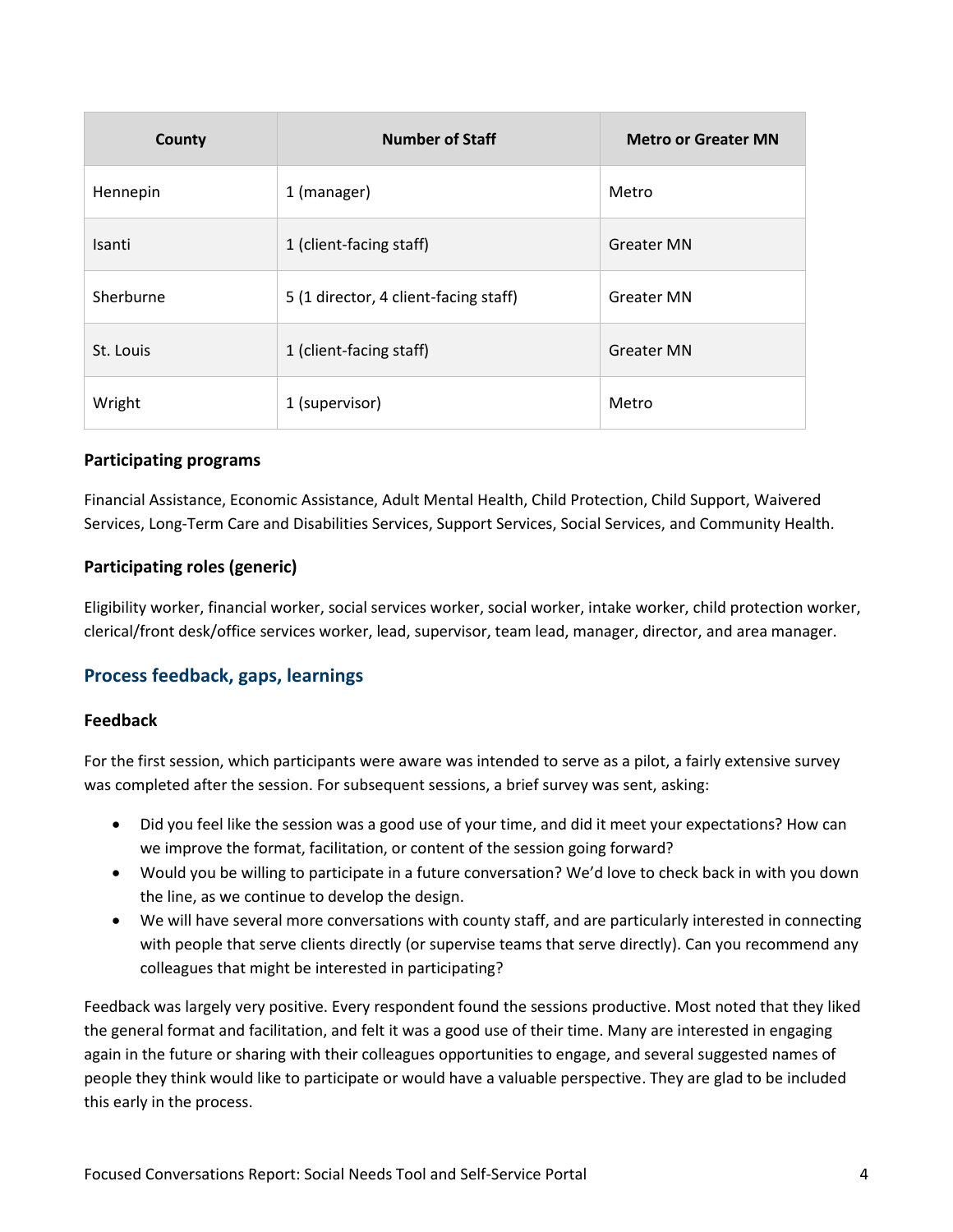Ideas for future sessions were:

- A few people would have appreciated receiving the slide deck and conversation guide in advance.
- Some suggested to include more information in the presentation/explanation about the concepts:
	- $\circ$  The scope of the tool and more specifically, whether or how it will address social services broadly or focus primarily on financial programs and healthcare.
	- $\circ$  Differentiation from other tools people might be familiar with (specifically Bridge to Benefits, Senior Linkage Line and adult protection intake).
	- $\circ$  An example/case study/journey map of how the tool and process would work for the end user would be helpful, and also how county staff would use it and what their responsibilities would be with using it.
	- $\circ$  A little more information and context on the envisioned connections to other systems and data.
	- $\circ$  More information on project status and timeline, specifically development timeline.

#### **Gaps**

All counties were offered the opportunity to participate and sessions were entirely volunteer-based. As such, there are some gaps that should be intentionally addressed by future conversations.

- 1. Participants skewed white and female.
- 2. Metro participation was light, and not directly client-facing.
- 3. Program area representation was incomplete/uneven.

#### **Learnings to take forward**

- Many of the key findings from this process will be used directly to inform preliminary requirements for the digital tools. The sharing and cross-sharing of information in this format led to some good ideas and points of consensus.
- The robust harvesting process identified a number of items that require further follow-up with additional staff or with users and community organizations.
- We were excited to see the high level of willingness from participants to join in future engagement opportunities related to this project and to integrated services more broadly. It was also very affirming to see that so many felt it was a good use of time.

The sessions covered a number of topics, and required a fair amount of explanation. We hope that for future focused conversations, we can continue to simplify and narrow in on key items. This is in part the nature of an iterative process, but something we'll work on intentionally. We'll also look to incorporate the improvement ideas provided by participants in the feedback post-sessions.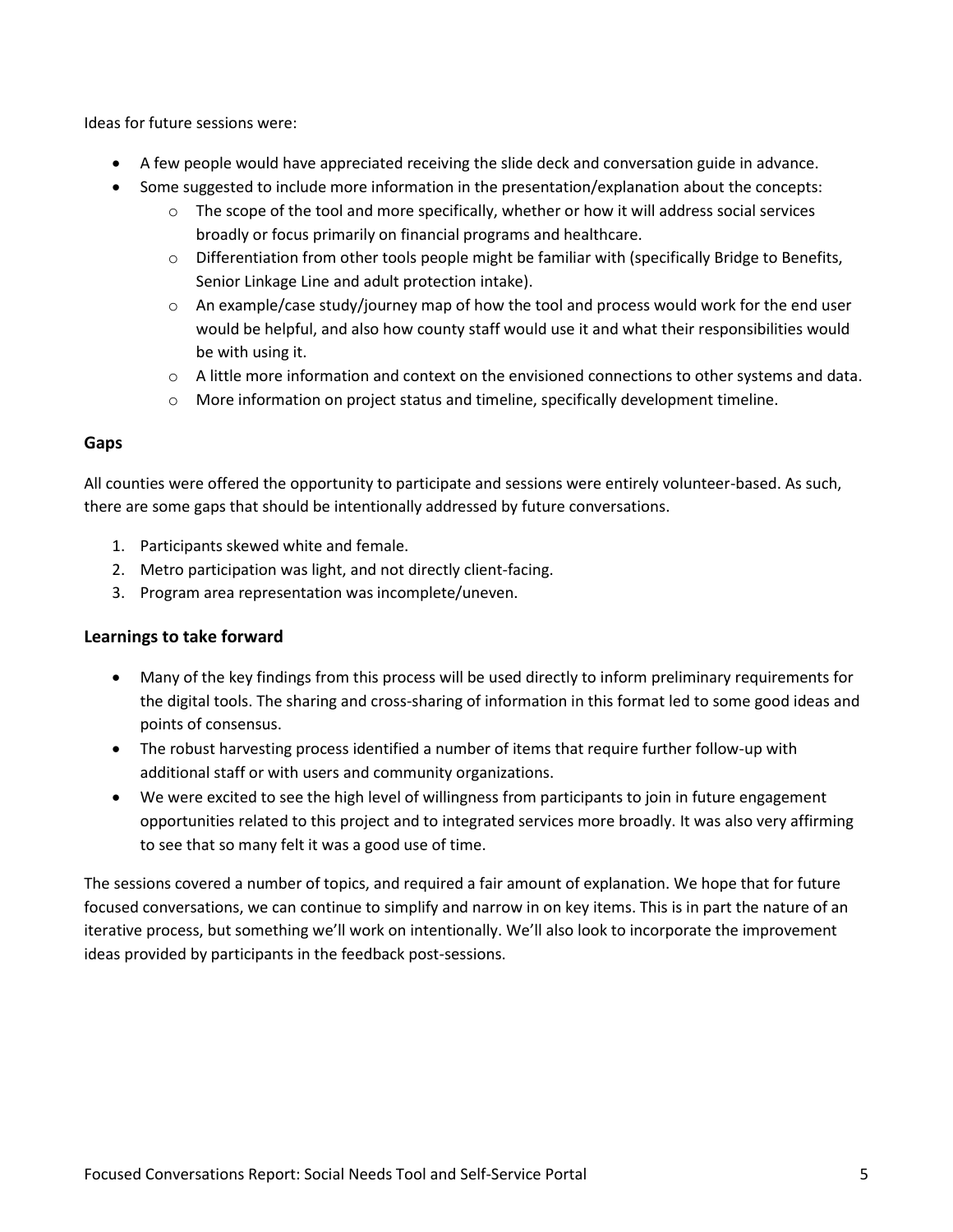# <span id="page-5-0"></span>**Tribal Nation Focused Conversations**

The Business Solutions Office at the Minnesota Department of Human Services (DHS), in partnership with the DHS Office of Indian Policy, hosted a series of conversations with tribal nation human services agency staff. The tribal nation conversation series began with a presentation to the Tribal Modernization Core Team about the project, with a request for assistance identifying participants. The Tribal Modernization Core Team recommended that instead, a series of conversations take place with a group of staff they'd designate, in order to:

- Participate in the Focused Conversation session the Screening and Referral team had planned.
- Help shape the conversation questions and prompts for future staff conversations, and ensure that the planning and execution of engagement with tribal nations was culturally competent and relevant to any future participants engaged.

Core Team members from White Earth, Red Lake and Bois Forte delegated staff members to participate in this workgroup, which met five times over the course of October-December 2020.

### **Purpose**

- Share concepts and initial prototypes for tribal nation staff input and reaction related to a statewide digital Social Needs Tool process and tools.
- Results will be used by the team to inform design of tools, processes, and preliminary requirements.
- Evaluate the Focused Conversation format and content for cultural competence and relevance for tribal nation staff audiences, and assist with plans for future and ongoing engagement approaches.

# **Topics**

- **Overall concept** of a self-service digital experience to help people navigate human services resources based on their unmet needs.
- Accessible **website/landing page** where tools and information will be hosted in multiple languages, with help functionality.
- **Online account** functionality and associated trust, security and privacy issues.
- Unmet needs **questionnaire** and resulting **resource information**, communication options and connections to local resources and processes.

# **Key findings**

Overall and website design:

- The populations participants serve would benefit from a system that incorporates UX design principles around simplicity and plain language and reinforced the value of focusing on this.
- Participants are interested in having a statewide tool that would channel members of tribal nations to their respective sites and services.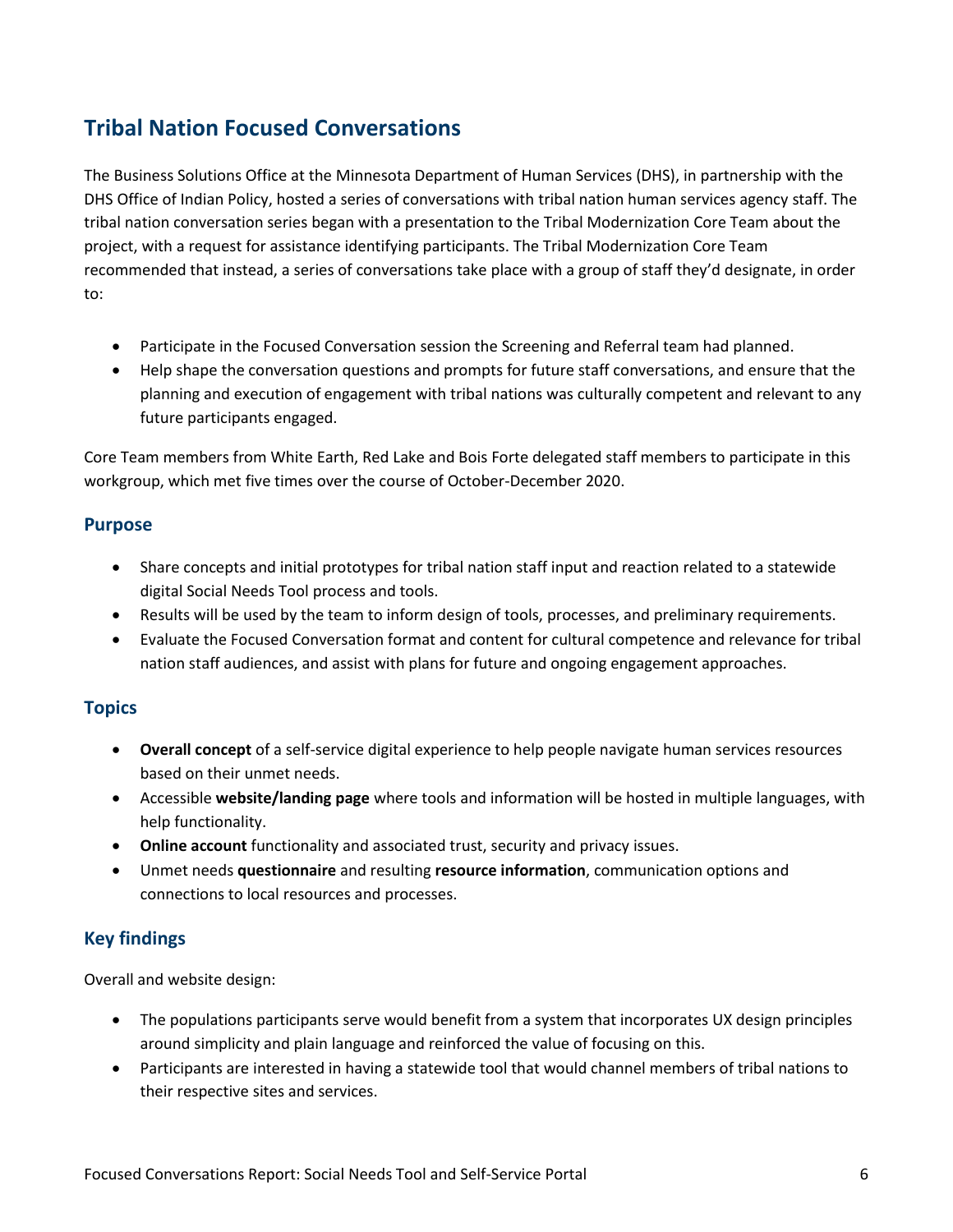- Don't need to translate content into native/tribal languages; English is sufficient.
- Website content could rotate updates based on time of the year (like in the winter highlight energy assistance).
- Personalize the page for the user upon return to the site (from the initial online account/log-in).

Social needs tool:

- Participants shared knowledge from developing and implementing similar systems (TribalVue at Red Lake and WECare at White Earth), which should be leveraged in the development and implementation of this system.
- Link directly to tribal nation screening tool from social needs tool, if one is available.
- Add more options for the family composition question.
- Ask for educational level, not degree earned.
- Do not ask if someone is a member of a tribal nation, simply ask if they want services specific to this.
- Add prescriptions to physical health screening question.
- For referral, steer people to tribal agency first and they will get them pointed to the resources available: financial services, CASH assistance, food support, homeless program, three different childcare programs, agency employment and training program/employment training or more.

Online account:

- Participants expressed unique needs regarding communication with the populations they serve.
- Allow for physical and permanent address fields.
- Communication preferences should be selectable at the time of registration.
- Dashboard access should coincide with security level of the user.
- Social Security Number and Date of Birth are common information fields requested for identity.

# **Format and Process**

- Rapid process; 4 sessions from 10/23/20-12/10/20.
- 3-5 tribal nation staff attended each workgroup meeting/session.
- 1-2 hour sessions, via Webex online video conference.
- Human-centered design approach and methods (co-creation, group interview/listening, prototyping, harvesting, iterating).

#### **Participants**

Members of the Tribal Modernization Core Team delegated the following staff to the workgroup based on their knowledge, experience, and capacity to assist with this project.

| <b>Tribal Nation</b> | <b>Person and Position</b>                                                   |
|----------------------|------------------------------------------------------------------------------|
| <b>Bois Forte</b>    | Kristal Strong, Patient Benefits Case Manager (missed meetings due to COVID) |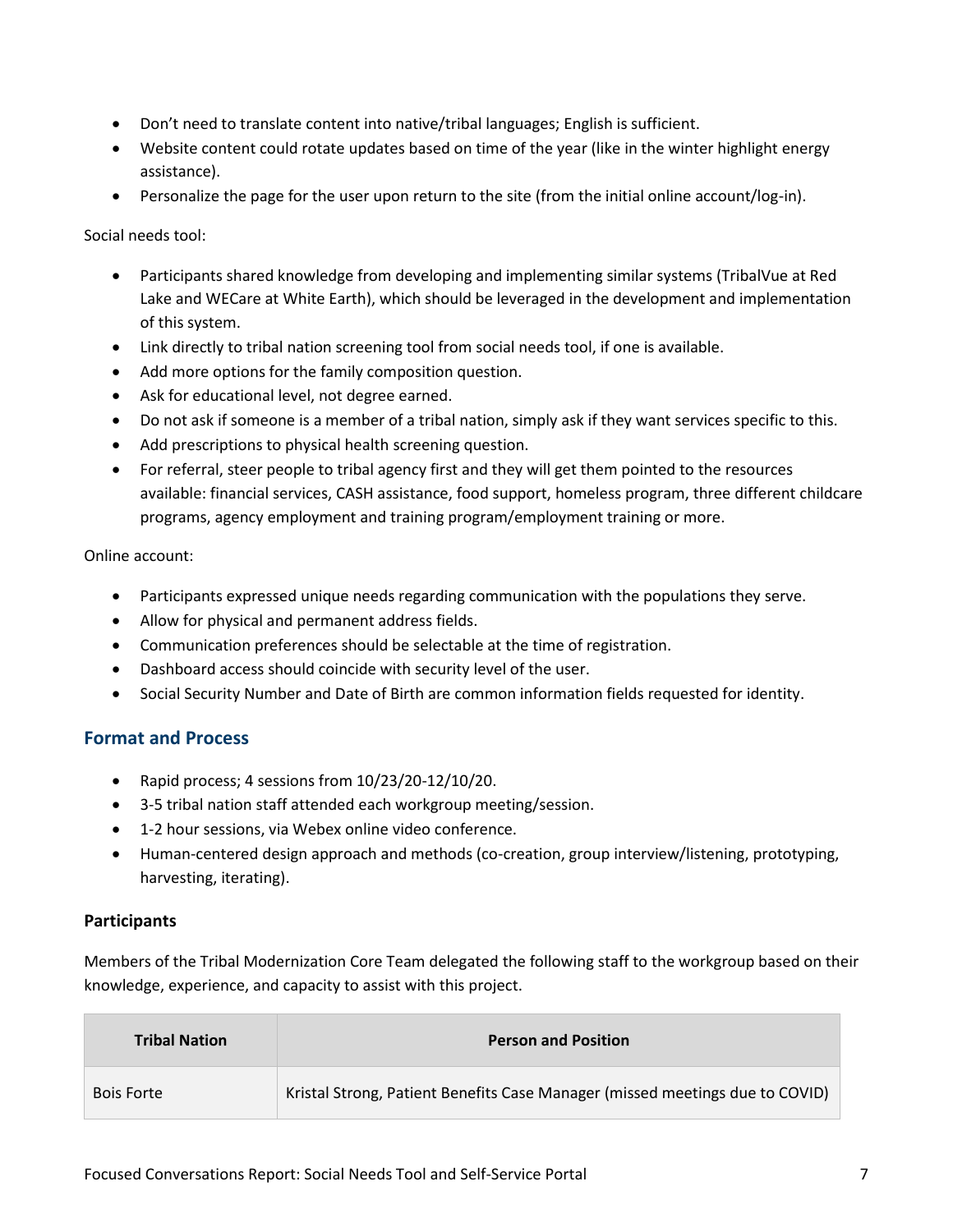| <b>Tribal Nation</b> | <b>Person and Position</b>                                                                                                       |  |
|----------------------|----------------------------------------------------------------------------------------------------------------------------------|--|
| Red Lake             | Tracey Kingbird, Assistant Executive Director for Oshkiimaajitahdah                                                              |  |
| White Earth          | Ronda Amundson, Health Division Business Manager;<br>Lindsi McArthur, Director of Nursing;<br>Jennifer Scott, Eligibility Worker |  |

# **Process feedback, gaps, learnings**

#### **Feedback**

Participants encouraged tribal stakeholder engagement during the entire design and development process.

For next steps with stakeholders in this work:

- Connect with tribes as a group and include all programs areas.
- Speak with emergency support services staff at tribal nations.
- Determine best tribal doorway to refer people to, as opposed to a particular program (specific website, phone number, etc.).
- Focus on current operations and pain points.
- Further large questions can be brought before the Tribal Modernization Core Team.
- Workgroup members offered to assist as future questions arise.

#### **Gaps**

Three tribal nations were represented on this work group, and the participants had broad knowledge and experience with human services. Further conversations with Bois Forte, White Earth, and Red Lake may be necessary to ensure the breadth of programs are considered.

Additionally, the intention for this project, and other projects within the Modernization Strategic Plan, is to engage all tribal nations at some level. Therefore, in the future connections will be made and invitations extended to the remaining eight Tribal Nations located in Minnesota: Fond du Lac, Grand Portage, Leech Lake, Lower Sioux, Mille Lacs, Prairie Island, Shakopee-Mdewakanton, and Upper Sioux. DHS staff will apply the learnings from the workgroup and recommendations from the Office of Indian Policy and the Tribal Modernization Core Team as plans are developed for further engagement with tribal communities in Minnesota.

#### **Learnings to take forward**

 Many of the key findings from this process will be used directly to inform preliminary requirements for the digital tools (website/landing page, online account, and social needs tool). The sharing and crosssharing of information in this format led to some good ideas and points of consensus.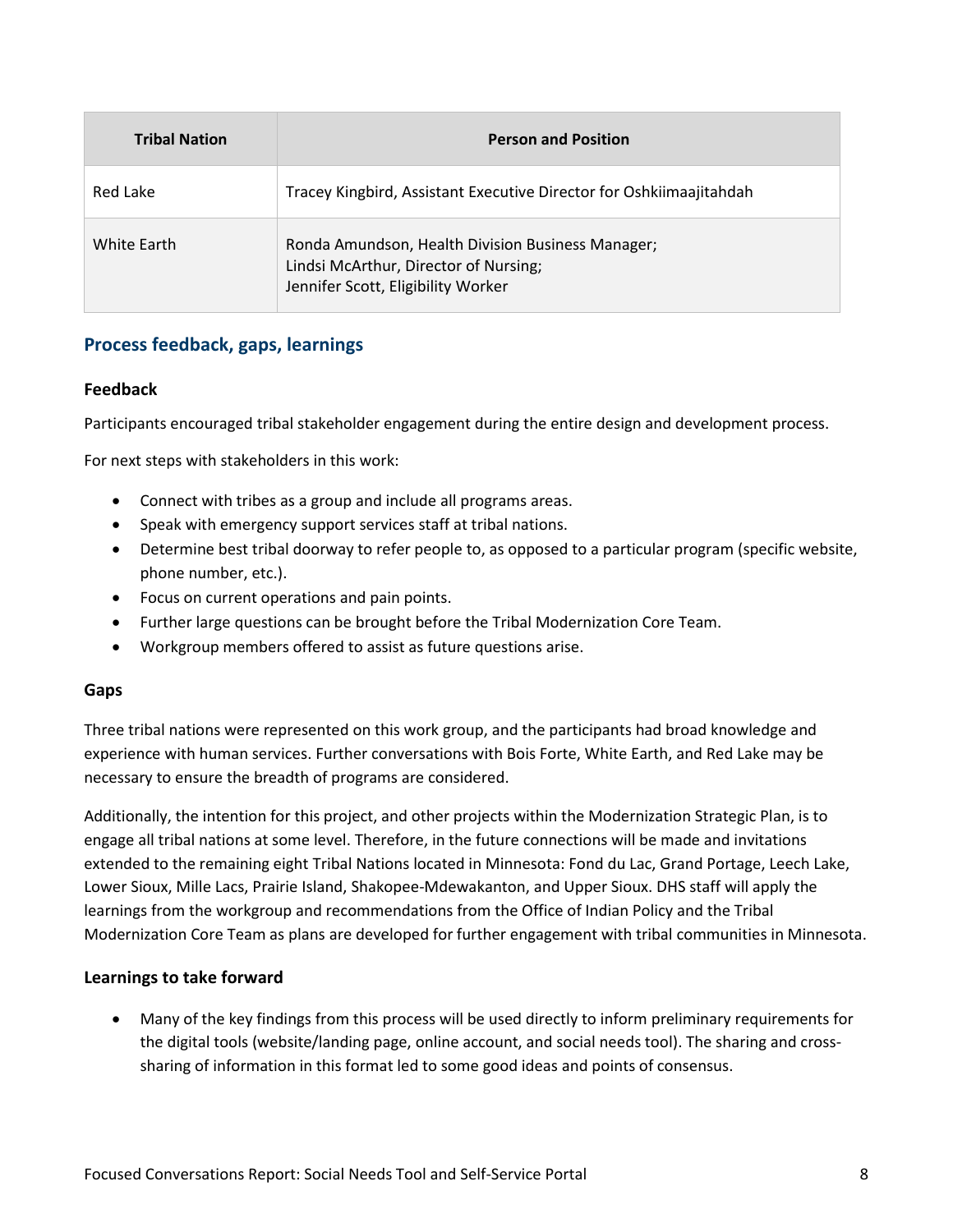- Workgroup members provided insights from working directly with persons served that can be carried forward to future conversations with the tribal community.
- The robust harvesting process identified a number of items that require further follow-up with additional staff or with users and community organizations.
- The sessions covered a number of topics, and required a fair amount of explanation. We hope that for future focused conversations, there will be efforts to simplify and narrow in on key items. This is part the nature of an iterative process, but something that will be worked on in an intentional manner. The team will be incorporating improvement ideas provided by participants in the feedback post-sessions.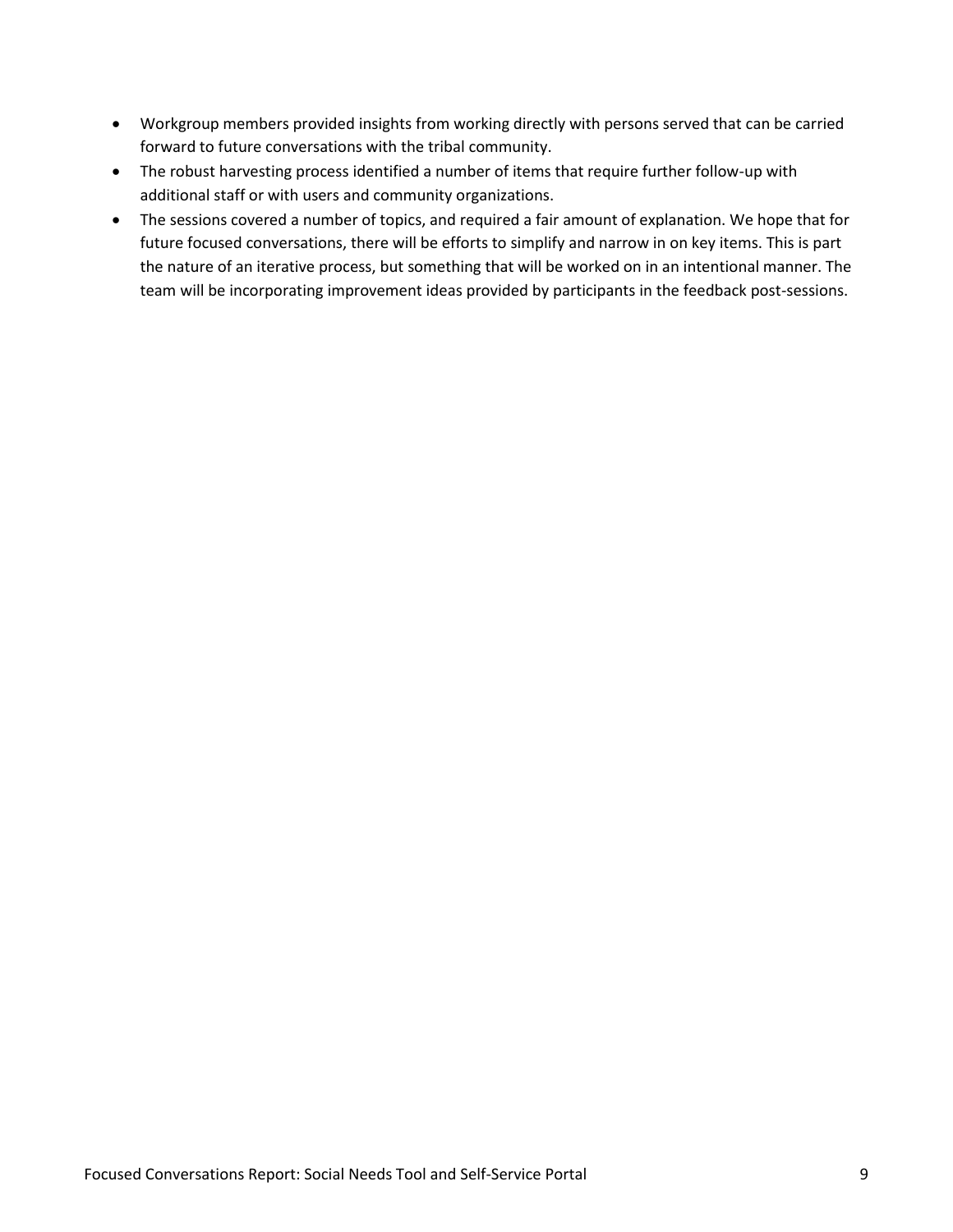# <span id="page-9-0"></span>**Cultural and Ethnic Communities Leadership Council (CECLC) Focused Conversations**

The Business Solutions Office at the Minnesota Department of Human Services (DHS), in partnership with DHS Community Relations, hosted a series of conversations with members of the Cultural and Ethnic Communities Leadership Council (CECLC).

# **Purpose**

- Share concepts and initial prototypes for community input and reaction related to a statewide digital Self-Service Social Needs Tool process and tools.
- Results will be used by the team to inform design of tools, processes and eventual IT requirements.
- Participants offer guidance to help direct future community engagement efforts.

# **Topics**

- **Overall concept** of a self-service digital experience to help people navigate human services resources based on their unmet needs.
- Accessible **website/landing page** where tools and information will be hosted in multiple languages, with help functionality.
- **Online account** functionality and associated trust, security and privacy issues.
- Unmet needs **questionnaire** and resulting **resource information**, communication options and connections to local resources and processes.

# **Key findings**

Overall and website design:

- Participants highlighted the importance of training organizations of all kinds on how to use these tools, even suggesting that training might be mandatory for certain groups. There was good discussion around the continued importance of navigation roles performed by community organizations to connect people to resources, and recognition that this tool can be valuable for users in that role. That group is also critical to a successful rollout in the future and potentially to helping maintain the tool's information integrity.
- Participants expressed that training and assistance materials are an important component for all new tools, and need to walk people through the processes step by step.
- Clear need and desire were expressed for written content to be presented in multiple languages beyond English – specific callouts were made for Hmong, Karen, Somali and Spanish.
- Participants emphasized the need for intuitive navigation and plain language. People seeking services are often in crisis, and the system places a large burden of knowledge and information-gathering on them. Designs need to reflect this and offer solutions.
- Participants reiterated the importance of engaging end users directly in the design and development process for the website, tools, and associated processes.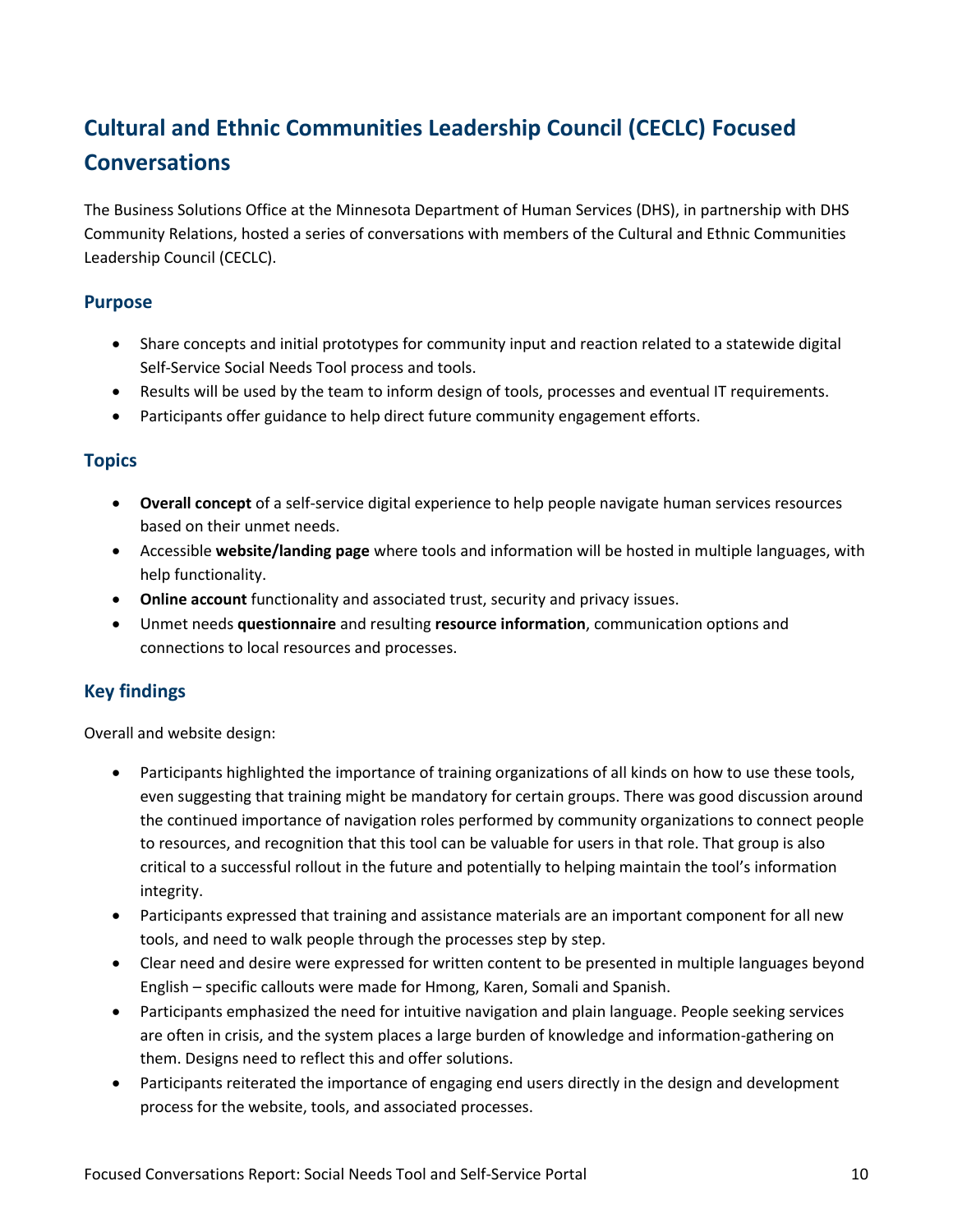Social needs tool:

- Participants provided important feedback on wording of potentially sensitive questions.
- Participants suggested the tool could allow for a worker or a provider to manually add referrals to the list.

Online account:

- Participants suggested text alerts be a communication option for program renewals or documentation.
- Participants suggested that users need to be encouraged to share their data by clearly stating why it is needed and how it will be used. There was good discussion of different data sensitivities and issues of trust among different communities in relation to the government and DHS.

# **Format and Process**

- Rapid process; 4 sessions from 11/19/20-12/9/20.
- 2-4 participants per session.
- 1.5 hour sessions, via Webex online video conference.
- Human-centered design approach and methods (co-creation, group interview/listening, prototyping, harvesting, iterating).

### **Participants**

An overview of the project and proposed engagement process was presented to the full Council, and members volunteered to participate in the session series.

| <b>Name</b>                   | <b>Organization/Role</b>                                                      | <b>CECLC Appointed Member</b><br><b>Representation (per "Membership"</b><br>listing on webpage) |
|-------------------------------|-------------------------------------------------------------------------------|-------------------------------------------------------------------------------------------------|
| Foua Choua Khang              | Blue Cross and Blue Shield Community and<br>County Liaison                    | Culturally specific human services<br>providers                                                 |
| Marcia Bierschenk             | DHS, Compliance Management and Policy<br>(CECLC Member)                       | DHS employee                                                                                    |
| Alana Wright                  | MN Leadership Council on Aging (MNLOCA),<br>Director of Equity and Operations | Culturally and linguistically specific<br>advocacy groups                                       |
| Amanda<br>Koonjbeharry        | Citizens League, Director of Public Policy                                    |                                                                                                 |
| TaShonda<br>Williamson        | Case Manager, The LinkMN                                                      | A human services program participant<br>member representing communities of<br>color             |
| Danisa Farley                 | Neighborhood House, Food Support<br><b>Specialist</b>                         | Diverse cultural and ethnic<br>communities                                                      |
| Petronellah Thomas<br>Shanobi | KESMA Flame Lily LLC, CEO                                                     | Private industry with an interest in<br>inequity issues                                         |
| Dr. Jean Lee                  | Children's Hope International                                                 | Faith-based organizations ministering<br>to ethnic communities                                  |